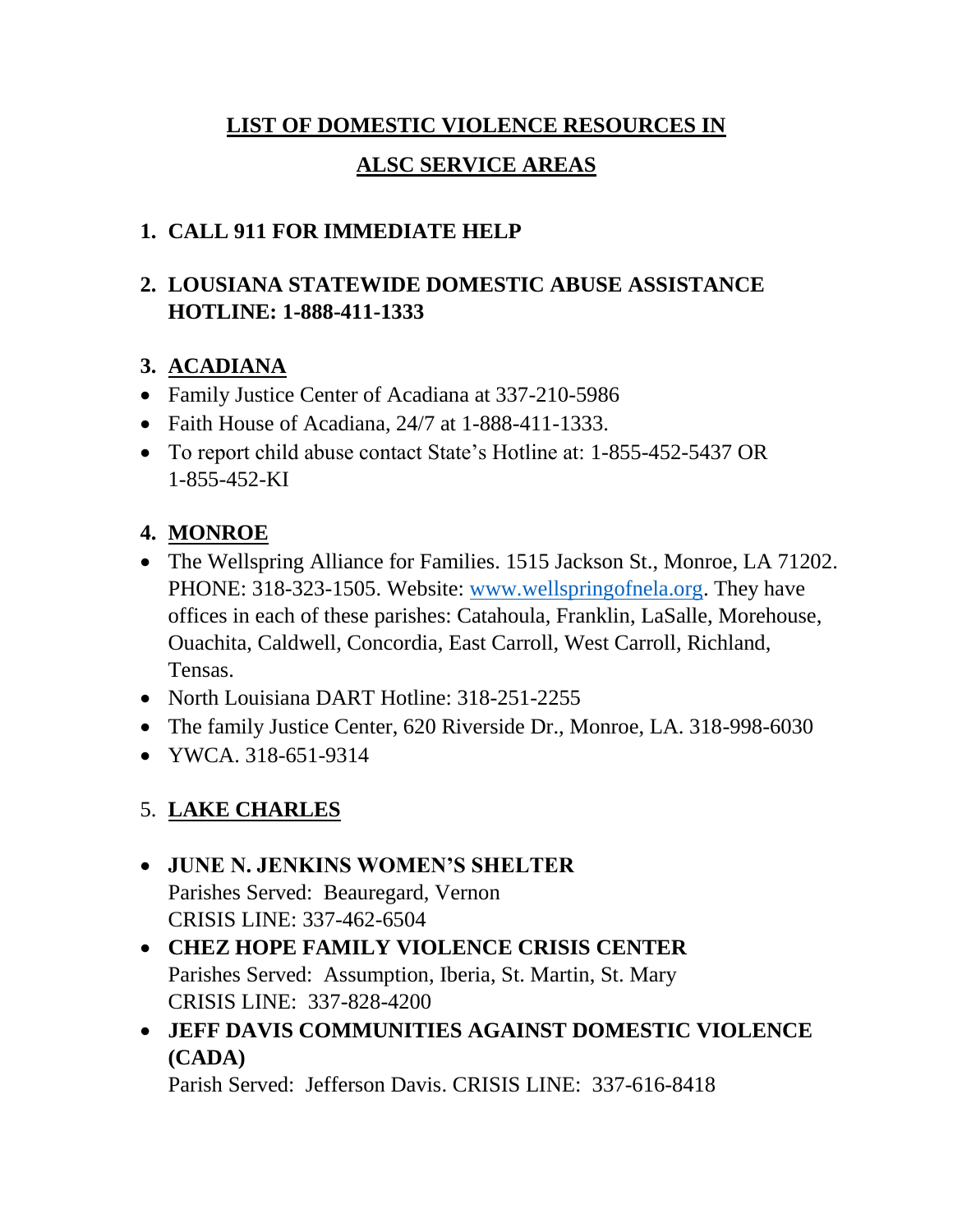• **OASIS: A SAFE HAVEN FOR SURVIVORS OF DOMESTIC AND SEXUAL VIOLENCE** Parishes Served: Allen, Calcasieu, Cameron

CRISIS LINE: 337-436-4552

#### • **PROJECT CELEBRATION: TAYLOR HOUSE** Parishes Served: Bossier, Caddo, DeSoto, Red River, Natchitoches, Sabine, Webster CRISIS LINE: 318-256-3403

#### **6. ALEXANDRIA**

- Faith House Domestic Violence Crisis Center. Serving Rapides, Evangeline, St. Landry, Acadiana, Lafayette and Vermilion parishes POB 93145. Lafayette, LA 70509. 337-232-8954.
- Turning Point Shelter. POB 908, Alexandria, LA 71309 PHONE: 318-445-2022.
- Haven Battered Women's Program. POB 1908. Alexandria, LA 71309. PHONE: 318-442-7196.

# **7. SHREVEPORT**

• Northwest Family Justice Center, Bossier City, LA. Partners with D.A.R.T and Project Celebration (See information on both resources above). Parishes served: Bossier, Caddo, Webster, Bienville, Claiborne, DeSoto, Sabine, Red River.

PHONE: 318-584-7171

## **8. BOSSIER, CADDO, DeSOTO, NATCHITOCHES, RED RIVER, WEBSTER**

• Project Celebration. 580 Main St., Many, LA 71449. PHONE: 318-256-6342. Website; projectcelebration.com.

## **9. JACKSON, UNION, BIENVILLE, CLAIBORNE, LINCOLN, WINN, GRANT**